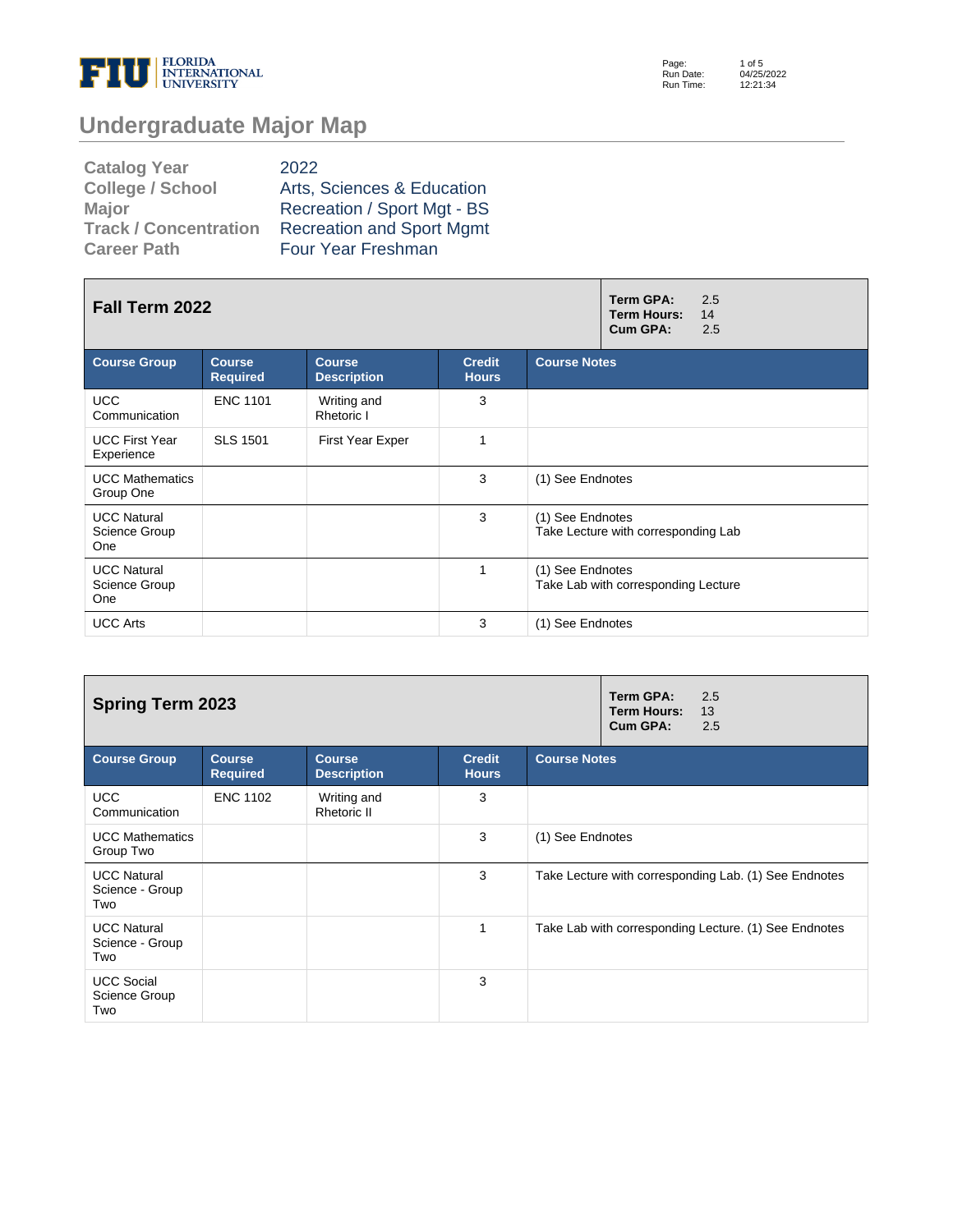

# **Undergraduate Major Map**

| <b>Summer Term 2023</b><br>Use this semester to catch up on coursework and/or satisfy the 9 credits summer<br>requirement (if needed). (3) See Endnotes |                                  |                                     |                               |                     | Term GPA:<br><b>Term Hours:</b><br>Cum GPA: | 2.5<br>9<br>2.5 |
|---------------------------------------------------------------------------------------------------------------------------------------------------------|----------------------------------|-------------------------------------|-------------------------------|---------------------|---------------------------------------------|-----------------|
| <b>Course Group</b>                                                                                                                                     | <b>Course</b><br><b>Required</b> | <b>Course</b><br><b>Description</b> | <b>Credit</b><br><b>Hours</b> | <b>Course Notes</b> |                                             |                 |
| <b>UCC Humanities -</b><br>Group Two                                                                                                                    |                                  |                                     | 3                             | (1) See Endnotes    |                                             |                 |
| <b>General Electives</b>                                                                                                                                |                                  |                                     | 3                             |                     | See Professional Advisor for options.       |                 |
| <b>General Electives</b>                                                                                                                                |                                  |                                     | 3                             |                     |                                             |                 |

| Fall Term 2023                            |                                  | Term GPA:<br>2.5<br>12<br><b>Term Hours:</b><br>Cum GPA:<br>2.5 |                               |                                                                                                                                                                                |  |  |  |
|-------------------------------------------|----------------------------------|-----------------------------------------------------------------|-------------------------------|--------------------------------------------------------------------------------------------------------------------------------------------------------------------------------|--|--|--|
| <b>Course Group</b>                       | <b>Course</b><br><b>Required</b> | <b>Course</b><br><b>Description</b>                             | <b>Credit</b><br><b>Hours</b> | <b>Course Notes</b>                                                                                                                                                            |  |  |  |
| <b>UCC Humanities</b><br>Group One        |                                  |                                                                 | 3                             | Elect one GRW option between UCC Humanities Group<br>One OR UCC Social Science Group One                                                                                       |  |  |  |
| <b>General Electives</b>                  |                                  |                                                                 | 3                             | May substitute for Foreign Language requirement (5)                                                                                                                            |  |  |  |
| <b>General Electives</b>                  |                                  |                                                                 | 3                             | See Professional Advisor for options.                                                                                                                                          |  |  |  |
| <b>UCC Social</b><br>Science Group<br>One |                                  |                                                                 | 3                             | Elect one GRW option between UCC Humanities Group<br>One OR UCC Social Science Group One.<br>(8) POS 2041 or AMH 2020 recommended if Civic Literacy<br>requirement is not met. |  |  |  |

| <b>Spring Term 2024</b><br>May use UCC Societies and Identities course to satisfy the Global Learning requirement.<br>(2) See Endnotes |                                  |                                     |                               |                     | Term GPA:<br><b>Term Hours:</b><br>Cum GPA: | 2.5<br>12<br>2.5                                    |
|----------------------------------------------------------------------------------------------------------------------------------------|----------------------------------|-------------------------------------|-------------------------------|---------------------|---------------------------------------------|-----------------------------------------------------|
| <b>Course Group</b>                                                                                                                    | <b>Course</b><br><b>Required</b> | <b>Course</b><br><b>Description</b> | <b>Credit</b><br><b>Hours</b> | <b>Course Notes</b> |                                             |                                                     |
| <b>General Electives</b>                                                                                                               |                                  |                                     | 3                             |                     | See Professional Advisor for options.       |                                                     |
| <b>General Electives</b>                                                                                                               |                                  |                                     | 3                             |                     |                                             | May substitute for Foreign Language requirement (5) |
| <b>General Electives</b>                                                                                                               |                                  |                                     | 3                             |                     |                                             |                                                     |
| <b>General Electives</b>                                                                                                               |                                  |                                     | 3                             |                     |                                             |                                                     |

| <b>Summer Term 2024</b><br>Use this semester to catch up on coursework and/or satisfy the 9 credits summer<br>requirement (if needed). (3) See Endnotes | Term GPA:<br>Cum GPA: | 2.5<br>2.5 |  |
|---------------------------------------------------------------------------------------------------------------------------------------------------------|-----------------------|------------|--|
|---------------------------------------------------------------------------------------------------------------------------------------------------------|-----------------------|------------|--|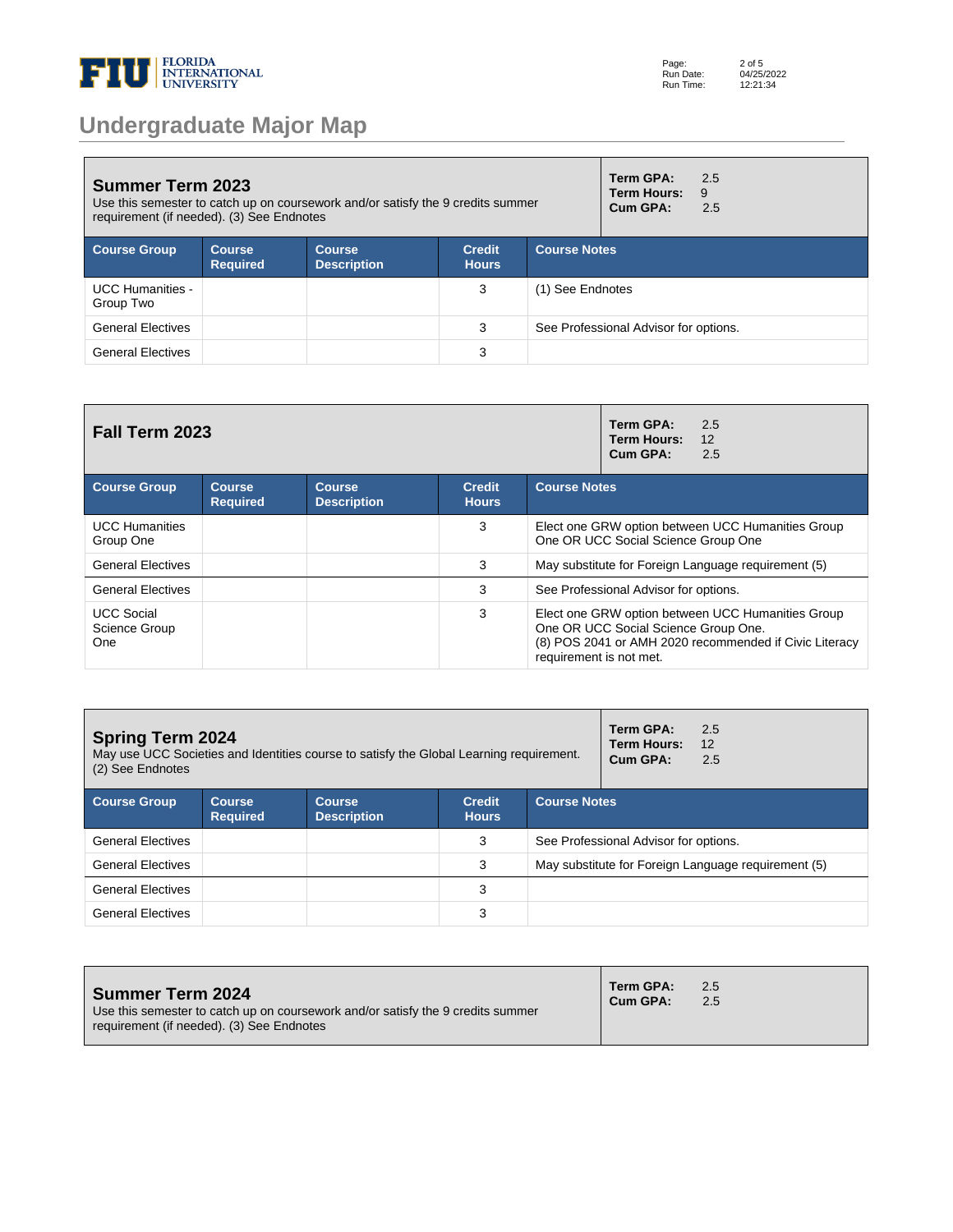

# **Undergraduate Major Map**

| Fall Term 2024<br>Minimum Grades of 'C' |                                  |                                     |                               |                     | Term GPA:<br><b>Term Hours:</b><br>Cum GPA: | 2.5<br>12<br>2.5 |
|-----------------------------------------|----------------------------------|-------------------------------------|-------------------------------|---------------------|---------------------------------------------|------------------|
| <b>Course Group</b>                     | <b>Course</b><br><b>Required</b> | <b>Course</b><br><b>Description</b> | <b>Credit</b><br><b>Hours</b> | <b>Course Notes</b> |                                             |                  |
| Core Courses                            | LEI 3001                         | Leisure &<br>Recreation             | 3                             |                     |                                             |                  |
| Core Courses                            | LEI 3542                         | Prk Rec & Spt Mgt                   | 3                             |                     |                                             |                  |
| Core Courses                            | LEI 3800                         | Liability And Law                   | 3                             |                     |                                             |                  |
| <b>Required Courses</b>                 | SPM 3001                         | Intro to Sport<br>Management        | 3                             |                     |                                             |                  |

| <b>Spring Term 2025</b><br>Minimum Grades of 'C' |                                  |                                     |                               |                     | Term GPA:<br><b>Term Hours:</b><br>Cum GPA: | 2.5<br>12<br>2.5 |
|--------------------------------------------------|----------------------------------|-------------------------------------|-------------------------------|---------------------|---------------------------------------------|------------------|
| <b>Course Group</b>                              | <b>Course</b><br><b>Required</b> | <b>Course</b><br><b>Description</b> | <b>Credit</b><br><b>Hours</b> | <b>Course Notes</b> |                                             |                  |
| Core Courses                                     | LEI 3402                         | Prg Dev In Rec &<br>Spt             | 3                             |                     |                                             |                  |
| Accounting/Budge<br>ting                         |                                  |                                     | 3                             |                     | ACG 3024 or PAD 4223                        |                  |
| Internship                                       | SPM 3941                         | Practicum in Sport<br>Manage        | 3                             |                     |                                             |                  |
| <b>Required Courses</b>                          |                                  |                                     | 3                             | <b>SPM 4306</b>     |                                             |                  |

| <b>Summer Term 2025</b>      |                            | Summer enrollment if applicable / complete 9 hours in summers prior to graduation.<br>Use this Semester to catch up on coursework if necessary. |                               |                      | Term GPA:<br><b>Term Hours:</b><br>Cum GPA: | 2.5<br>12<br>2.5 |
|------------------------------|----------------------------|-------------------------------------------------------------------------------------------------------------------------------------------------|-------------------------------|----------------------|---------------------------------------------|------------------|
| <b>Course Group</b>          | Course.<br><b>Required</b> | <b>Course</b><br><b>Description</b>                                                                                                             | <b>Credit</b><br><b>Hours</b> | <b>Course Notes</b>  |                                             |                  |
| Core Courses                 | LEI 3630                   | Care, Maint &<br>Design                                                                                                                         | 3                             |                      |                                             |                  |
| Core Courses                 | LEI 3524                   | Human Res Mgt In<br>Prm                                                                                                                         | 3                             |                      |                                             |                  |
| <b>Required Courses</b>      | MAR 3023                   | Introduction to<br>Marketing                                                                                                                    | 3                             |                      |                                             |                  |
| 3000-4000 Level<br>Electives |                            |                                                                                                                                                 | 3                             | Consult with Advisor |                                             |                  |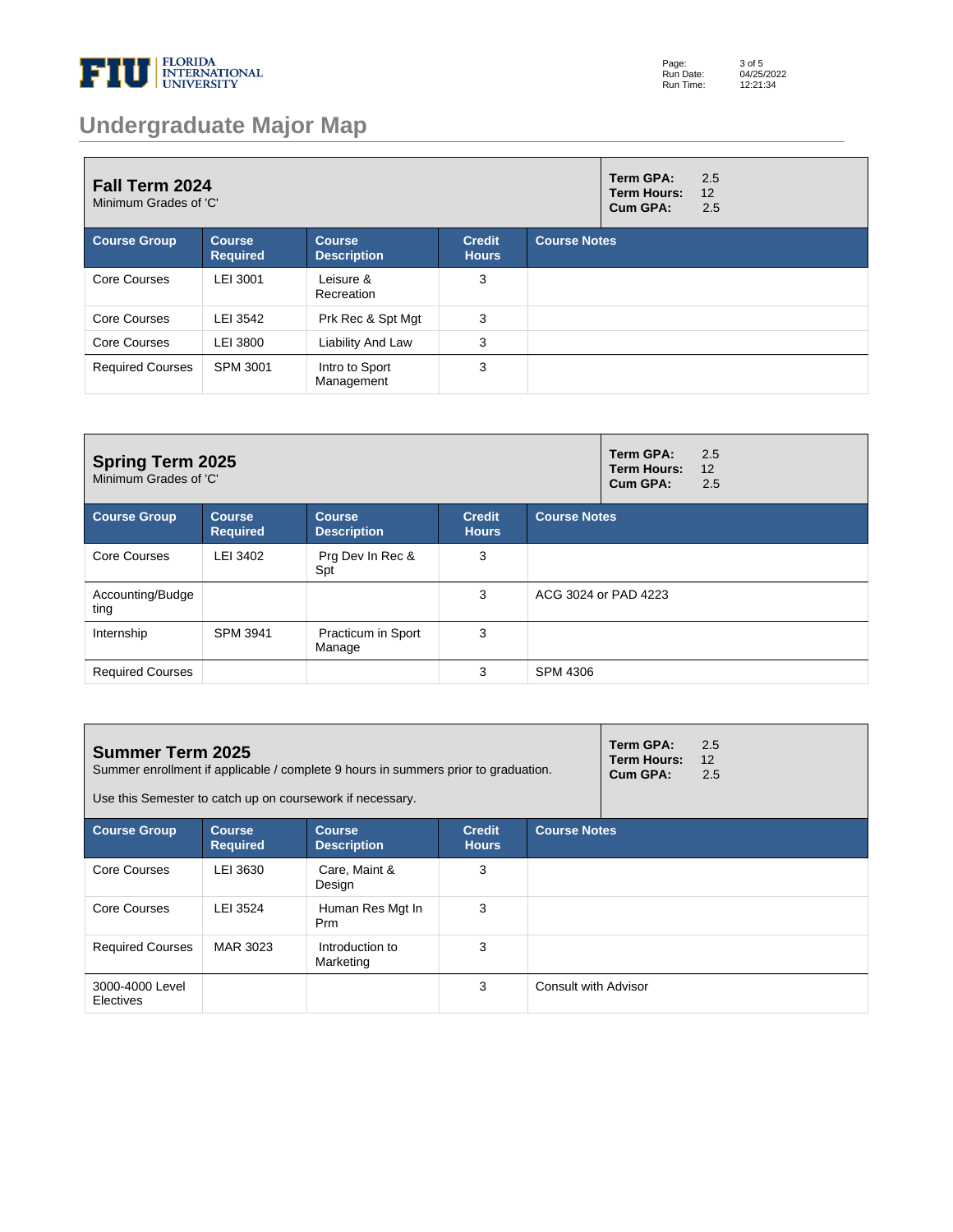

## **Undergraduate Major Map**

| <b>Fall Term 2025</b><br>Apply for Spring Graduation prior to end of term.<br>Minimum Grades 'C' |                                  |                                     |                               |                             | Term GPA:<br><b>Term Hours:</b><br>Cum GPA: | 2.5<br>12<br>2.5 |
|--------------------------------------------------------------------------------------------------|----------------------------------|-------------------------------------|-------------------------------|-----------------------------|---------------------------------------------|------------------|
| <b>Course Group</b>                                                                              | <b>Course</b><br><b>Required</b> | <b>Course</b><br><b>Description</b> | <b>Credit</b><br><b>Hours</b> | <b>Course Notes</b>         |                                             |                  |
| <b>Required Courses</b>                                                                          | SPM 4012                         | SOC Aspects of<br><b>SPM</b>        | 3                             | Only offered in Fall        |                                             |                  |
| <b>Required Courses</b>                                                                          | SPM 3013                         | Globalization of<br>Sport           | 3                             |                             |                                             |                  |
| <b>Required Courses</b>                                                                          | SPM 4505                         | Sport Finance                       | 3                             |                             |                                             |                  |
| 3000-4000 Level<br>Electives                                                                     |                                  |                                     | 3                             | <b>Consult with Advisor</b> |                                             |                  |

| <b>Spring Term 2026</b><br>Apply for Graduation by the first week of classes (Minimum Grades of 'C'). |                                  |                                     |                               |                     | Term GPA:<br><b>Term Hours:</b><br>Cum GPA: | 2.5<br>12<br>2.5 |
|-------------------------------------------------------------------------------------------------------|----------------------------------|-------------------------------------|-------------------------------|---------------------|---------------------------------------------|------------------|
| <b>Course Group</b>                                                                                   | <b>Course</b><br><b>Required</b> | <b>Course</b><br><b>Description</b> | <b>Credit</b><br><b>Hours</b> | <b>Course Notes</b> |                                             |                  |
| Core Courses                                                                                          | LEI 4590                         | Sem In Park & Rec<br>Mg             | 3                             |                     |                                             |                  |
| Internship                                                                                            |                                  |                                     | 9                             | SPM 4940            |                                             |                  |

#### **General Requirements**

\*Critical Indicator is the minimum grade indicated in specific courses to demonstrate proficiency and progress in major. Earning less than the minimum grade is a trigger for a conversation with advisor\*

#### GENERAL UNIVERSITY REQUIREMENTS

See your Panther Degree Audit (PDA) for a real-time update on your academic career progress and additional information on University and major requirements at http://my.fiu.edu

(1) UCC: Students must meet the University Core Curriculum (UCC) requirements. For a full list of UCC courses, see http://undergrad.fiu.edu/advising/university-core-curriculum.html or speak with your advisor. Students requesting to be transient must receive permission from the Dean of Undergraduate Education.

(2) Global Learning: Freshmen entering FIU Summer B 2010 or later must take at least two Global Learning (GL) designated courses at FIU. See http://goglobal.fiu.edu

Courses must be:

- 1 GL Foundations, which must be taken from the University Core Curriculum (UCC).
- 1 GL Discipline-Specific (3000/4000 Level)

(3) Summer Hours Requirement: All students entering FIU or any university within the State University System (SUS) of Florida with fewer than 60 credit hours are required to earn at least nine credit hours prior to graduation